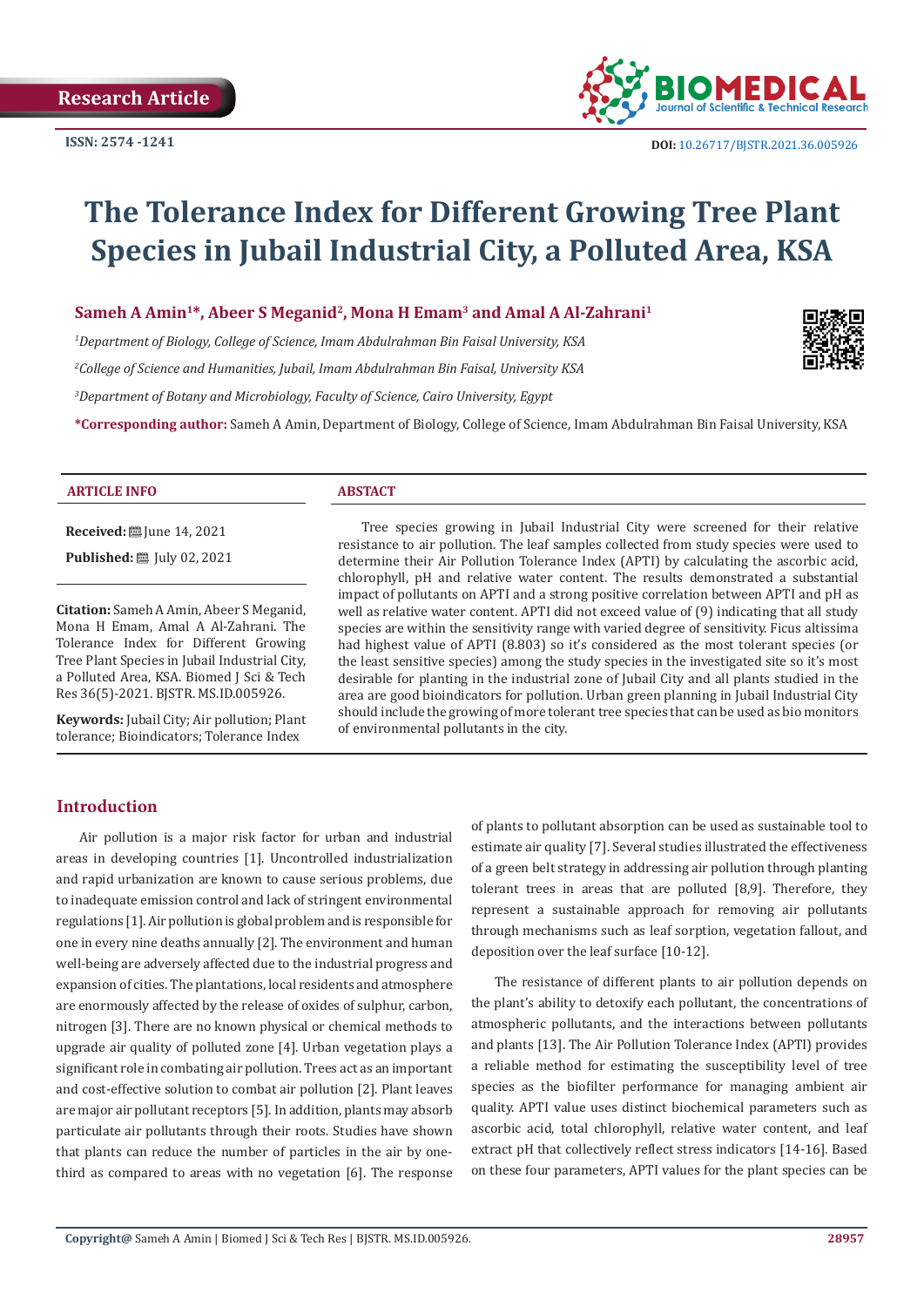measured. It indicates the sensitivity and tolerance of the different plant species growing in the same industrial area [17]. The plant species with lower APTI value can be used as bio-indicators, whereas the tolerant ones with higher values can serve as buffers [18,19].

Jubail Industrial City is the largest petrochemical industrial complex of its kind in the world, which includes many industries and high-end residential areas built according to the highest specifications. Since its inception, the Royal Commission for Jubail and Yanbu has worked to create a complete harmony between industrial development and environmental preservation, and one of the most important pillars for preserving the environment is the environmental monitoring program that includes air quality monitoring, meteorology, water industrial waste management, protection from oil and noise pollution and wildlife control. Jubail Industrial City is interested in afforestation on roadsides and within residential neighborhoods. The present work was carried out to study air pollution in Jubail Industrial City through measuring Air Pollution Tolerance Index (APTI) of three plant species grown in the study area so that we can identify the tolerant species to air pollution that may help in proper selection of plant species in urban plantation program at Jubail City.

# **Materials and Methods**

Jubail is a city in the Eastern province on the Arabian Gulf coast of Saudi Arabia (longitude 40-49 degrees east and latitude 27,000 degrees north). The climate is hot, humid in summer and cold in winter. The study was carried out on eight tree plants species. The species were identified, and mature leaf samples were collected from each species in triplicate. The Air Pollution Tolerance Index (APTI) was determined by measuring four biochemical parameters that are ascorbic acid, chlorophyll, leaf extract pH and relative water contents in leaf samples according to the following methods.

# **Total Chlorophyll Content (TCh)**

Total chlorophyll content was determined according to Arnon (1949) [20], 3 g of fresh leaves were blended and then extracted with 10 ml of 80% acetone and left for 15 min. The liquid portion was decanted into another test-tube and centrifuged at 2,500 rpm for 3 min. The supernatant was saved and utilized for chlorophyll estimation. Absorbance was read at 645 nm and 663 nm in Spectronic-20.

Chlorophyll 'a' (mg/L) =  $(0.0127) \times (0.0.663) - (0.00269) \times (0.0.645)$ Chlorophyll 'b' (mg/L) =  $(0.0229) \times (0.0.645) - (0.00468) \times (0.0.663)$ Total chlorophyll (mg/L) = (0.0202) × (O.D.645) + (0.00802) × (O.D.663)

## **pH of Leaf Extract**

This was done following the method adapted by Agbaire and Esiefarienrhe (2009) [21]. 5g of the fresh leaves was homogenized in 10 ml ionized water. This was filtered and the pH of the leaf extract determined after calibrating pH water with buffer solution of pH 4 and 9.

# **Ascorbic Acid (AA) Content**

Ascorbic acid content (expressed as mg/g) was measured using spectrophotometric method [22]. 1 g of the sample was placed into a test-tube, 4ml oxalic acid – EDTA extracting solution was added then 1 ml of orthophosphoric acid followed by 1 ml 5% tetraoxosulphate acid. To the mixture 2 ml ammonium molybdate was added and then 3 ml of water. The solution was then allowed to stand for 15 min, after which the absorbance at 760 nm was measured with a spectrophotometer. The concentration of ascorbic acid in the samples was then extrapolated from a standard ascorbic acid curve.

# **Relative Water Content (RWC)**

RWC was determined according to Barrs and Weatherly (1962) [23]. RWC is a ratio of the amount of water in the leaf tissue at sampling to that present when fully turgid. A composite sample of leaf discs was taken and the fresh weight was taken and then leaf was floated on water for up to 24 h. The turgid weight was then recorded, and the leaf tissue was subsequently oven-dried to a constant weight at about 85°C for 24 h. RWC is calculated by using the following formula:

$$
RWC = \left[ (FW - DW) / (TW - DW) \right] x 100
$$
  
FW = Fresh weight, DW = dry weight, and TW = turgid weight.

# **Air Pollution Tolerance Index (APTI)**

APTI of leaf was calculated by using the equation, which was developed by Singh and Rao (1983) [24]. The equation has been given as follows:

$$
APTI = \left[A\left(T+P\right) + R\right]/10
$$

Where, A is the ascorbic acid content in the leaf in mg/g dry weight, T is total chlorophyll content of leaf in mg/g dry weight, P is the pH of the leaf extract, and R is the percentage (%) RWC of the leaf.

# **Statistical Analysis**

All data were expressed as mean ± SD by one-way ANOVA with plant sample as the main factor using statistical software of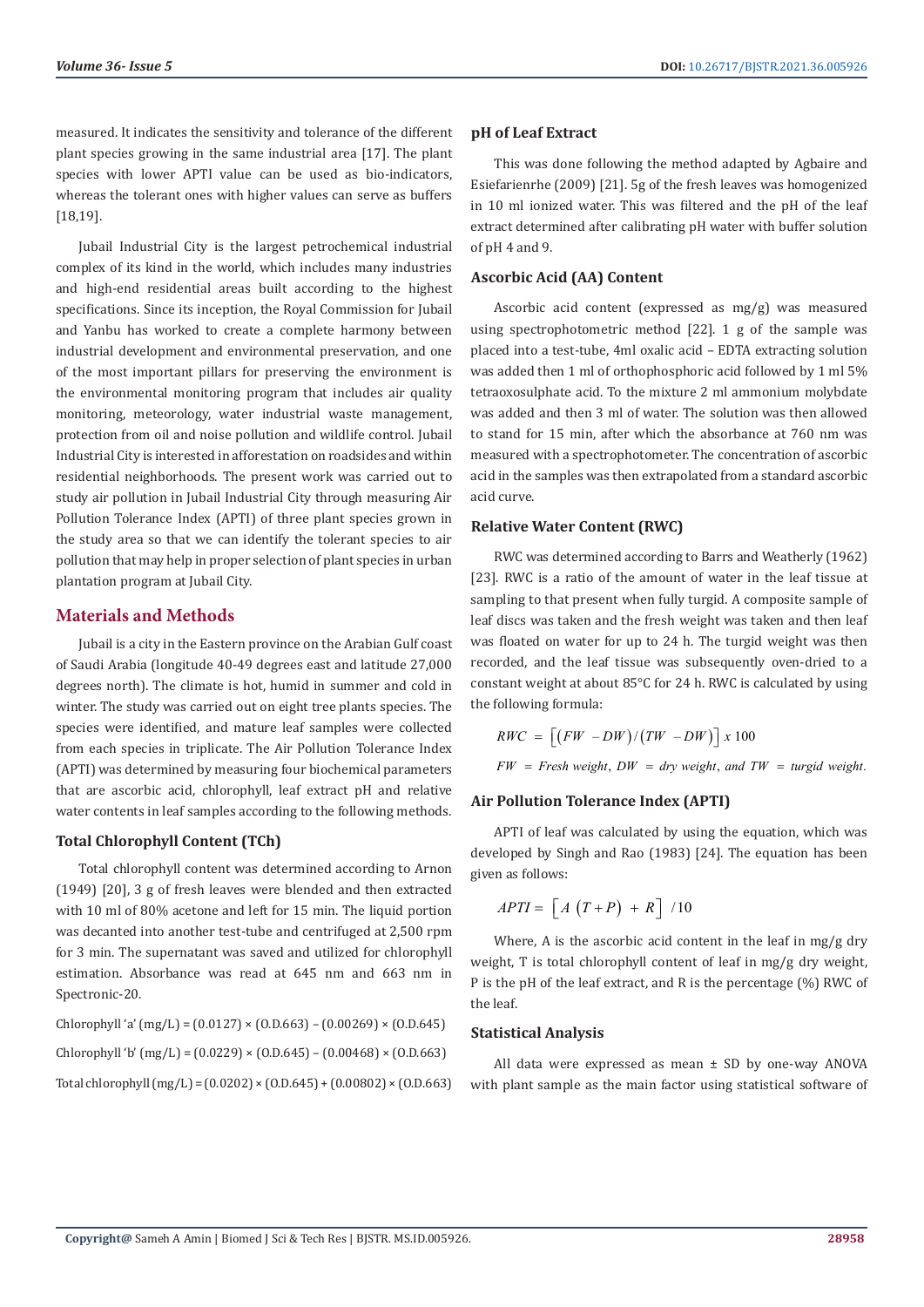SPSS Ver. 24 (IBM SPSS, 2016). Comparisons of means when the factor had a significant effect were obtained using Duncan test

(1955) [25]. A probability of P<0.05 was required for statements of significance.

# **Results**



# **Total Chlorophyll Content (TCh)**

**Figure 1:** Total Leaf Chlorophyll in different types of plant samples.

**Table 1:** Average values for biochemical parameters (TCh, pH, A.A and RWC) and Air Pollution Tolerance Index (APTI) in leaves of different Plant Samples.

| <b>Plant Samples/</b><br><b>Parameters</b> | TCh (mg/g)                    | pH                        | A.A. $(mg/g)$               | RWC $(% )$                   | <b>APTI</b>                 |
|--------------------------------------------|-------------------------------|---------------------------|-----------------------------|------------------------------|-----------------------------|
| Cordia Sebestena                           | $0.042bcd \pm 0.015$          | $7.047b \pm 0.058$        | $0.038^d \pm 0.003$         | $85.700^{\circ}$ ±3.389      | $8.595^{ab} \pm 0.341$      |
| Azadirachta indica                         | $0.054$ <sup>ab</sup> ±0.006  | $5.133^{\circ}$ ±0.040    | $0.084^d \pm 0.016$         | $66.783^{d}$ ±2.996          | $6.721$ <sup>e</sup> ±0.296 |
| Eucalyptus<br>camaldulensis                | $0.056^{ab} \pm 0.002$        | $4.633f \pm 0.027$        | $0.549b \pm 0.059$          | $72.357c + 1.615$            | $7.493d \pm 0.190$          |
| Conocarpus<br>lonciforius                  | $0.036$ <sup>cd</sup> ±0.013  | $4.587f \pm 0.019$        | $0.052^d \pm 0.002$         | 77.857 <sup>b</sup> ±2.789   | $7.809cd \pm 0.280$         |
| Albizia lebbek                             | $0.051ab \pm 0.013$           | $5.400^{\text{d}}$ ±0.027 | $0.762$ <sup>a</sup> ±0.177 | 77.987 <sup>b</sup> ±7.782   | $8.214^{bc} \pm 0.680$      |
| Ficus altissima                            | $0.033^d \pm 0.018$           | $7.357^{\circ}$ ±0.124    | $0.059d \pm 0.010$          | $87.603$ <sup>a</sup> ±1.398 | $8.803^a \pm 0.143$         |
| Parkinsonia<br>aculeate                    | $0.062$ <sup>a</sup> ±0.000   | $5.573c \pm 0.211$        | $0.617b \pm 0.027$          | $53.280$ <sup>e</sup> ±0.557 | $5.676f \pm 0.081$          |
| Casuarina<br>equisetifolia                 | $0.049$ <sup>abc</sup> ±0.009 | $5.590^{\circ}$ ±0.063    | $0.195c \pm 0.012$          | $66.110^{d}$ ±5.155          | $6.720^{\circ}$ ±0.512      |
| P. Value                                   | $\Omega$                      | $\mathbf{0}$              | $\Omega$                    | $\mathbf{0}$                 | $\mathbf{0}$                |
| Sig.                                       | $**$                          | $**$                      | $**$                        | $**$                         | $**$                        |

Note: Where: (M±SD) = Mean ± Standard Division. (TCh), Total Leaf Chlorophyll, pH of leaf extract, (A.A) Ascorbic Acid Content, (RWC) Relative Water Content and Air Pollution Tolerance Index (APTI). **a,b,c,d,f and e** = Means within the same column with different superscripts are significantly different at (P<0.05) level.

As shown in Table 1 and Figure 1 the highest concentration of total chlorophyll was recorded in Parkinsonia aculeate, as it was 0.062 mg/g while the lowest concentration (0.033 mg/g) was found in leaves of Ficus altissima. Total chlorophyll content in

leaves of *Conocarpus lonciforius* was not statistically different from that in *F. altissima* as it was 0.036 mg/g. The other study species contain intermediate amount of total chlorophyll content ranged from 0.042 to 0.056 mg /g.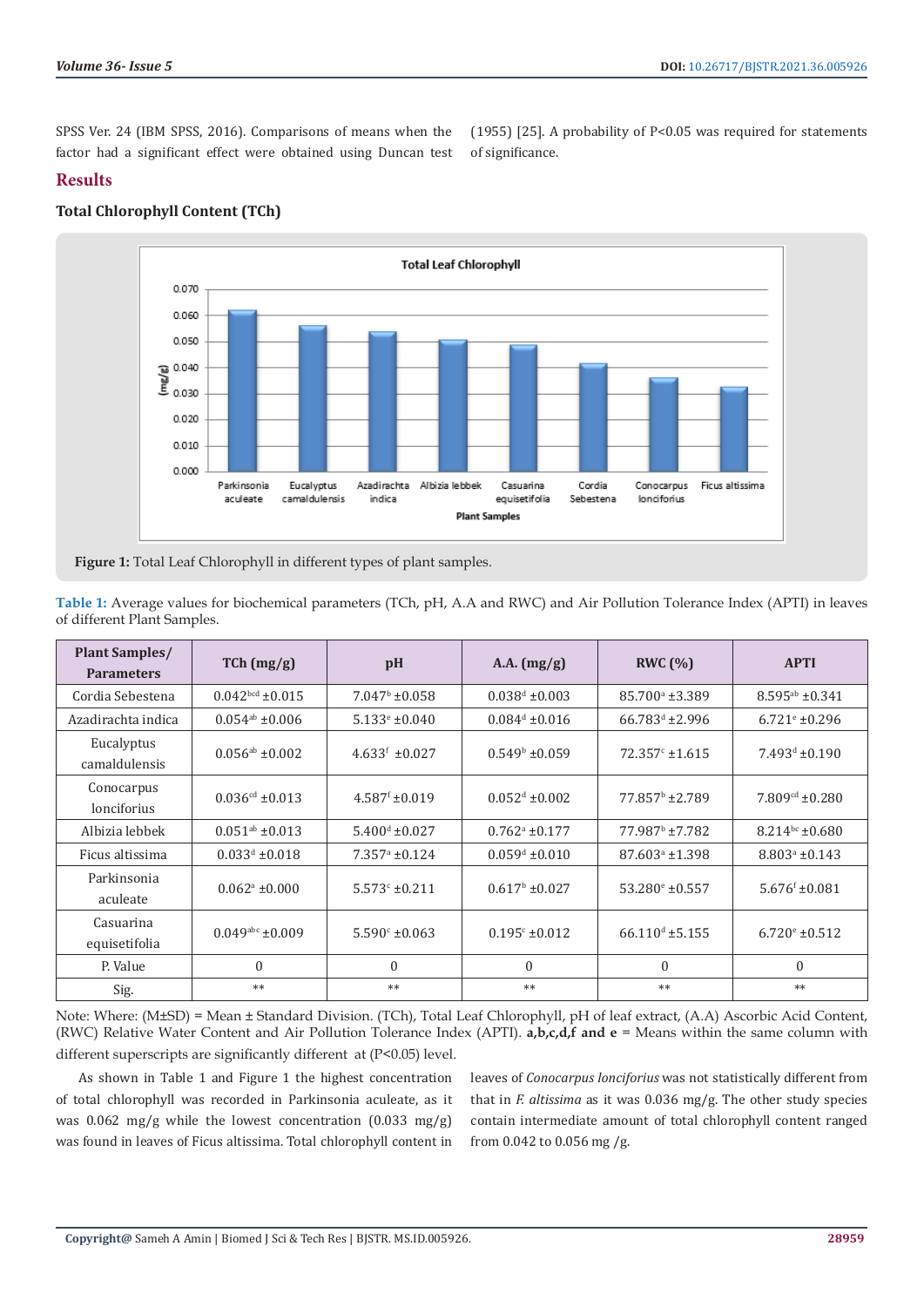# **Leaf Extract pH**

Values of pH for leaves extract found in acidic rang as most species had pH values lower than six (Table 1 & Figure 2). pH 4.63 and 4.59, minimum values, were recorded in leaves of *Eucalyptus camaldulensis* and *Conocarpus lonciforius* respectively. In leaves of *F. altissima* and *Cardia sebestena* maximum values of pH was found (7.357 and 7.047 respectively).



**Figure 2:** pH of leaf extract in different types of plant samples.

# **Ascorbic Acid (AA) Content**

As indicated from the results in Table 1 and Figure 3 the highest concentration of ascorbic acid was found in leaves of *Albizia lebbek*,

*P. aculeate* and *E. camaldulensis* (0.762; 0.617 and 0.549 mg/g respectively). Leaves of *C. sebestena*; *Conocarpus lonciforius* and *F. altissima* contained the lowest ascorbic acid contents that were 0.038; 0.052 and 0.059 mg/g respectively.



**Figure 3:** Ascorbic Acid Content in different types of plant samples.

# **Relative Water Content (RWC)**

The relative water content in the study species was found to be

ranged from a minimum value of 53.28% in leaves of *P. aculeate* to a maximum value of 87.603 and 85.70% in leaves of *F. altissima* and *C. sebestena* respectively (Table 1 & Figure 4).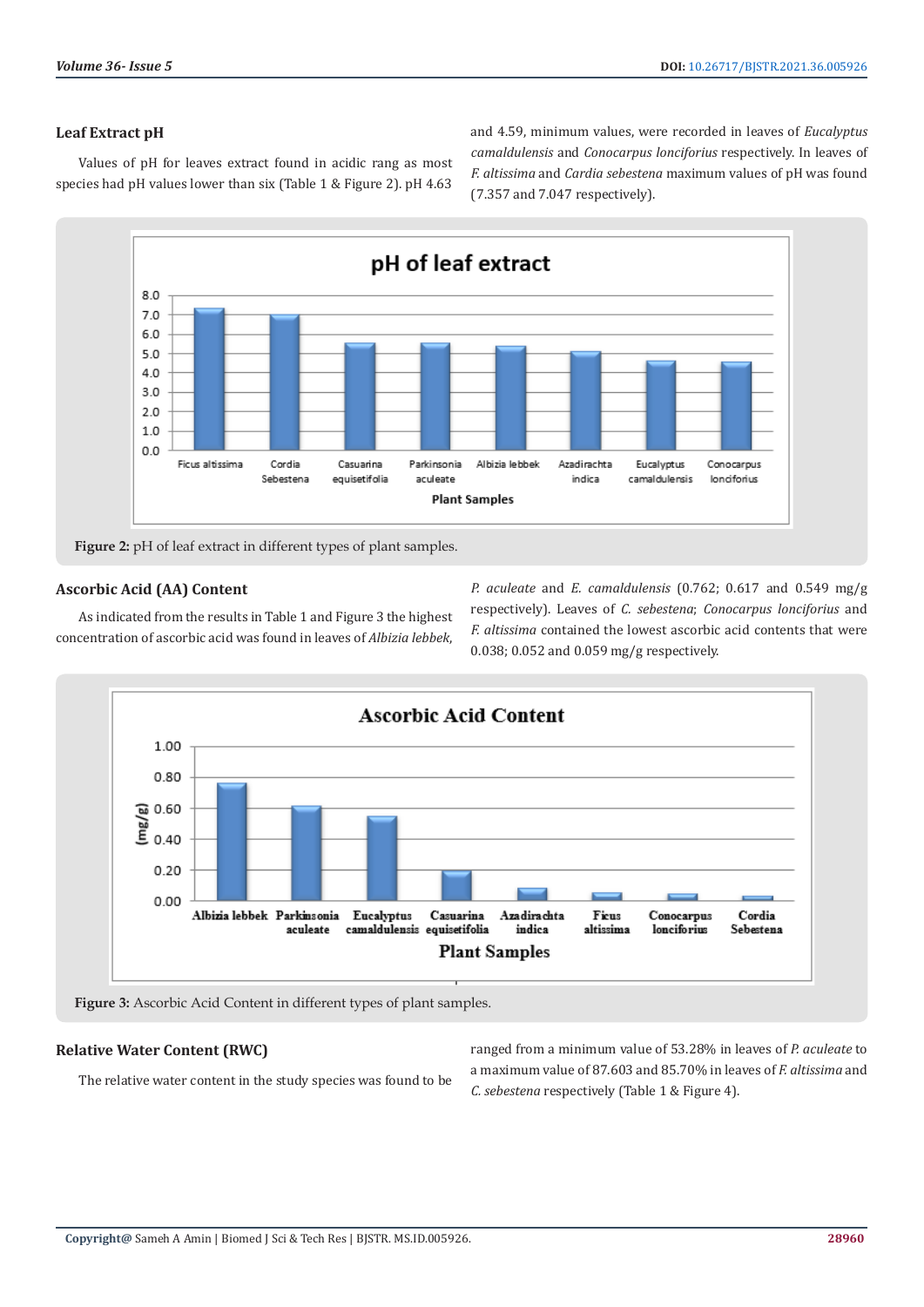

**Figure 4:** Relative water content in different types of plant samples.

# **Air Pollution Tolerance Index (APTI)**

Among the study plant species *F. altissima*, *C. sebestena* and *A. lebbek* demonstrated the highest APTI (8.803; 8.595 and 8.214 respectively) compared to other tasted species. In *P. aculeate*, the lowest APTI value of 5.676 was recorded. APTI in the remaining species under study showed intermediate values of 7.493 and 6.72 in *E. camaldulensis* and Casuarina equisetifolia respectively (Figure 5).



**Figure 5:** Air Pollution Tolerance Index (APTI) in different types of plant samples.

# **The Correlation of Biochemical Parameters with APTI**

The correlation matrices were worked out among various analyzed parameters, and they are presented in Table 2. APTI showed significant positive correlation with leaf extract pH and RWC (r=0.464 and 0.992 respectively, p<0.01), while a significant negative correlation was showed with TCh and AAC (r=-0.587 and -0.318 respectively, p<0.05). It was observed a strong positive correlation between AAC and TCh  $(r=0.506, p<0.01)$  as well as between RWC and pH (r=0.48, p<0.01). In contrast AAC showed a significant negative correlation with RWC and pH (r=-0.437 and -0.355 respectively).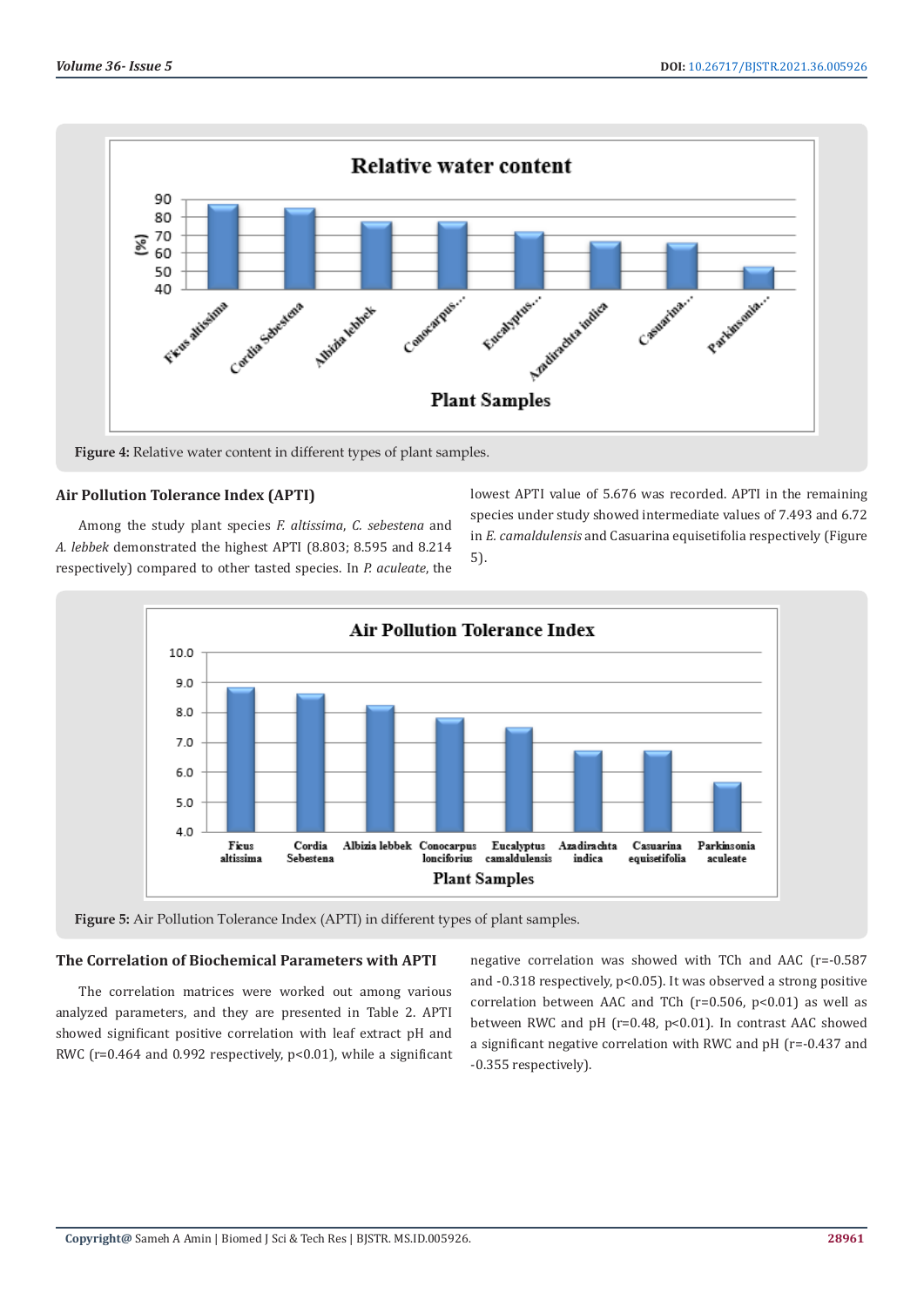| Parameter                               | <b>Total Leaf</b><br>Chlorophyll | pH of leaf extract | <b>Ascorbic Acid</b><br>Content | <b>Relative Water</b><br>Content | <b>Air Pollution</b><br><b>Tolerance Index</b> |
|-----------------------------------------|----------------------------------|--------------------|---------------------------------|----------------------------------|------------------------------------------------|
| Total Leaf Chlorophyll                  |                                  |                    |                                 |                                  |                                                |
| pH of leaf extract                      | $-0.338*$                        |                    |                                 |                                  |                                                |
| Ascorbic Acid Content                   | $0.506**$                        | $-0.355*$          |                                 |                                  |                                                |
| Relative Water Content                  | $-0.624**$                       | $0.480**$          | $-0.437**$                      |                                  |                                                |
| Air Pollution Tolerance<br>Index (APTI) | $-0.587**$                       | $0.464**$          | $-0.318*$                       | $0.992**$                        |                                                |

**Table 2:** Correlation between the APTI values and biochemical parameters estimated from different leaf plant samples.

**Note:** Where: (\*) Correlation is significant at the 0.05 level, and (\*\*) Correlation is significant at the 0.01 level.

#### **Discussion**

Air quality affects human respiration and quality of life on earth and changes with the number of toxic pollutants in the atmosphere [26]. In dry climates, air quality becomes even worse due to various gaseous and particulate materials suspended in air. Air pollution not only affects humans, but plants as well, causing foliar chlorosis or necrosis [26]. The tolerance behavior of trees to air pollutants can be best described to assess their potential in remediating the air pollution problem and purifying the local air of an area [27]. Roy et al. (2012) [28] added that green plants might be perceived as living filters that lessen air pollution by adsorbing, absorbing, accumulating, and detoxifying pollutants while remaining in a healthy condition. Plants can be used as a bio-monitor if they are sensitive to different pollutants, while tolerant ornamental plant species can be used as a sink for air pollutants [29]. The degree of sensitivity and tolerance varies among plant species.

Since a number of environmental benefits can be desired by planting tolerant species in polluted areas so evaluation of plants with respect to their tolerance level to air pollution may be essential. The biochemical synthesis in plants is directed by many environmental conditions there for an evaluation of the biochemical parameters of tree can be immense for determination of their tolerance behavior. To evaluate the tolerance level of plant species to air pollution, Singh and Rao (1983) used four leaf parameters to drive an empirical number indicating the Air Pollution Tolerance Index (APTI). APTI is a synthetic index that integrates the effects of RWC, leaf extract pH, TCh, and AAC for quantifying the tolerance of a species for air pollution [30]. Air pollutants may impact a plant's internal physiology, which causes variation in RWC, pH, TCh, and AAC values, and subsequently APTI values [31]. Plants with greater APTI values are more tolerant to pollutants and therefore are desirable for planting in polluted areas [32].

In the present study, APTI was calculated for 8 tree plant species growing in Jubail Industrial City. The results of the study revealed that APTI for the study species ranged from 5.676 in *P. aculeate*  to 8.803 in leaves of *F. altissima* indicating that *F. altissima* was the most tolerant plant in the study area in comparison to other study species while *P. aculeate* was the most sensitive one. APTI values of 8.595 and 8.214 in *C. sebestena* and *A. lebbek* respectively indicated the low sensitivity of these two species comparing with *E. camaldulensis* and Casuarina tree where APTI values were 7.493 and 6.72 respectively.

Four biochemical parameters were analyzed for APTI and the results revealed that these parameters played a significant role to determine resistivity and susceptibility of plant species. Among these four biochemical parameters pH and RWC had the greatest impact on APTI values so pH and RWC played important role in nullifying the detrimental effects of air pollution in plants as is evident from the results obtained. The role of pH is that it participates in the regulation of the sensitivity of a plant to pollution. When gaseous air pollutants in the cell sap, such as  $SO_{2'}$  N $O_{2'}$  and  $CO<sub>2</sub>$  diffuse, they convert into acidic radicals [33]. Leaves, with lower pH values are more influenced by atmospheric pollutants, while those with higher pH are more tolerant to pollutants [34]. Similarly, we observed law pH in species of high sensitivity, and high pH in species that showed law sensitivity in the study site.

The influence of pH on tolerance to pollution is loosely tied to the metabolism of ascorbic acid. pH apparently has a direct positive relationship in the breakdown of hexose sugar to ascorbic acid as high pH favors this process and promotes more ascorbic acid accumulation [35]. Ascorbic acid in plant leaves has multiple functions to perform through cell wall synthesis, cell division, photosynthetic carbon fixation and acts as a strong reducer protecting the plants against reactive oxygen species (ROS), thereby improving the tolerance ability of the trees against air pollution [27].

Water is a critical element that facilitates the maintenance of plant physiological balance when conditions are strenuous (difficult or stressful) due to air pollution [33]. Water in plants maintains leaf temperature, enables nutrient uptake, and sustains metabolic activities. Pollutants may increase membrane permeability, resulting in loss of water and nutrients as well as premature senescence of leaves [26]. High water content in plants enables the plant to dilute acidity that may occur in the cytoplasm of leaf cells [36]. The status of leaf water in plants is directly linked to numerous physiological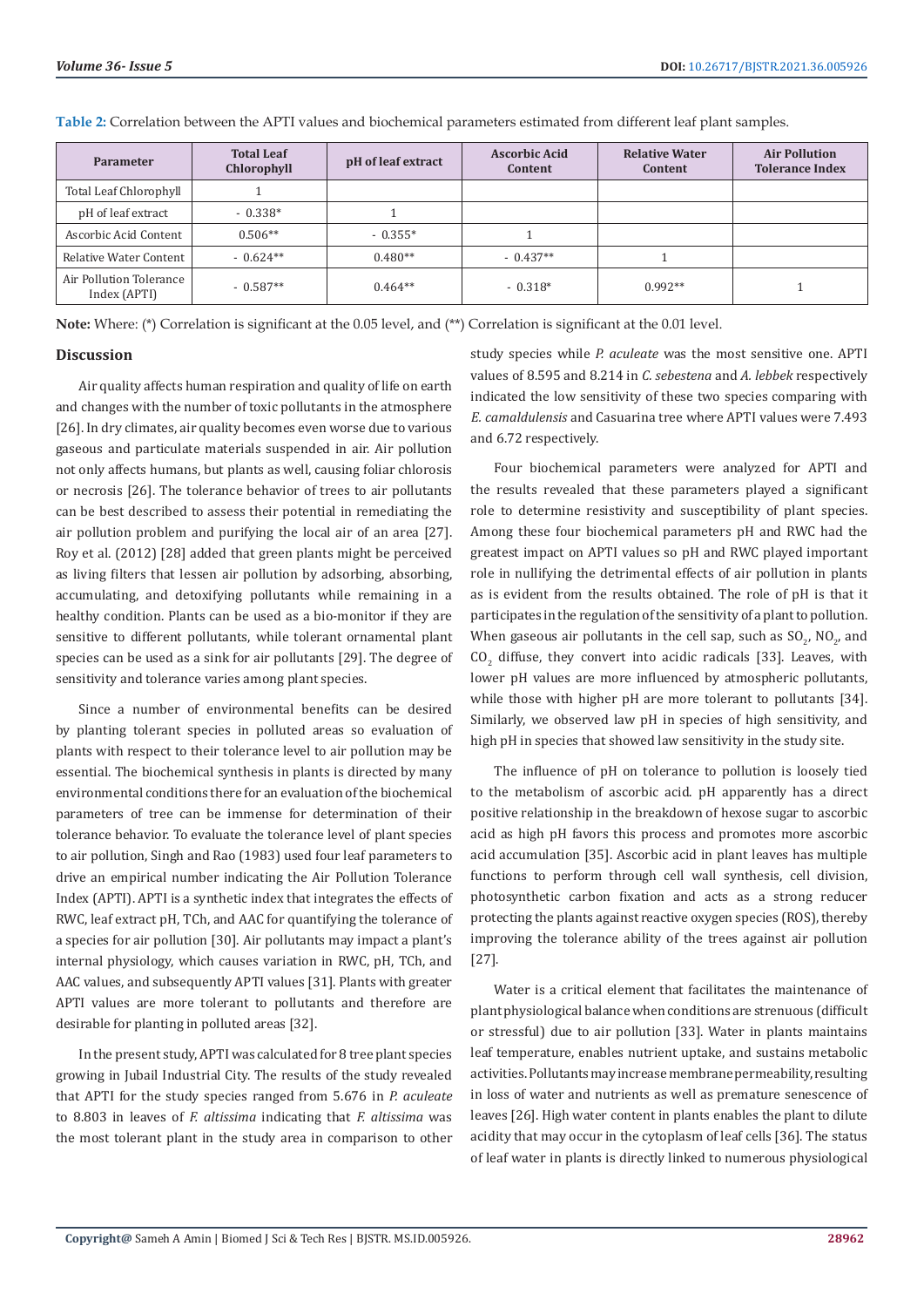conditions such as respiration, transpiration, and growth [37]. When the relative water content is high, the plant becomes more tolerant of air pollution under tough conditions [33]. In the present study, the more tolerant species exhibited high RWC up to 87.603 while low RWC was recorded in the species of high sensitivity.

Vegetation behaves as a sponge or sink of air pollutants including gases and particulate matter detrimental to the fauna [35]. The entry of air pollutants via the stomata causes the clogging up of the stomata leading to a drastic decrease in the photosynthetic rate which intern reduces the sugar, protein and chlorophyll quantities of the leaf [38]. Total chlorophyll content in the leaves of species under investigation didn't show high effective role in decreasing sensitivity to pollution in the study area. It was found that *F. altissima* recorded as much more tolerant species in the study area contained lowest TCh while the most sensitive species in the study area (*P. aculeate*) had highest TCh.

Therefore, it can be inferred that the two most important parameters that maintained the defense mechanism in study tree species are pH and RWC, which was ensured by study of correlation coefficient between the four biochemical parameters and APTI. A strong positive correlation was indicated between RWC and APTI as well as pH and APTI. The study revealed a strong positive correlation between AAC and TCh, suggesting that the chlorophyll content is related to the metabolism of AAC [39]. Based on the APTI values the plants were conveniently grouped as follows [40] Table 3. In the present study APTI values for the leaves collected from trees of the study species didn't exceed value of 9 so all study species are sensitive but showed varied degree of sensitivity.

#### **Table 3.**

| APTI value         | Response       |  |  |
|--------------------|----------------|--|--|
| 30 to 100          | Tolerant       |  |  |
| 29 to 17           | Intermediate   |  |  |
| $16 \text{ to } 1$ | Sensitive      |  |  |
| <1                 | Very sensitive |  |  |

# **Conclusion**

According to the results of the present research biochemical parameters and APTI of the study species are strongly affected by the pollution in the study area. Although the study species are considered as sensitive species, according to the values of APTI, but they had varied degree of sensitivity to pollution in the study site. *F. altissima* demonstrated the lowest sensitivity and *P. aculeate* was the most sensitive species amongst the study species. Because of that, it can be concluded that the study tree species are good bioindicators for pollution in the study site. It's recommended that more tolerant plant species should be incorporated into the green belt design of Jubail Industrial City to enhance long term atmospheric pollution mitigation practices. Much more investigation are required on numerous plant species growing around various pollution sources

for identifying effective pollutant tolerant plant species.

# **Availability of Data and Materials**

The datasets used and/or analyzed during the current study are available from the corresponding author on reasonable request.

# **Ethical Approval**

Not Applicable.

# **Consent to Participate**

Not Applicable.

# **Consent to Publish**

I, the undersigned, give my consent for the publication of identifiable details, which can include data ("Material") to be published in the above Journal and Article. I confirm that I have seen and been given the opportunity to read both the Material and the Article (as attached) to be published by Taylor & Francis. I have discussed this consent form with my colleges, the author of this paper. I understand that all journals may be available in both print and on the internet and will be available to a broader audience through marketing channels and other third parties. Therefore, anyone can read material published in the Journal. I understand that readers may include not only medical professionals and scholarly researchers but also journalists and general members of the public.

# **Authors Contributions**

- **1.** Dr. Samrh A. Amin: Conceived and designed the analysis; data and analysis tools; wrote the paper.
- **2.** Dr Abeer: Collected the sample and data, wrote the paper.
- **3.** Dr Eman: Collected the data, Wrote the paper.
- **4.** Amal El zahrani: Performed the analysis.

# **Funding**

No Funding received.

#### **Competing Interests**

The authors declare that they have no known competing interests or personal relationships that could have appeared to influence the work reported in this paper.

#### **References**

- 1. Sá[nchez-Chardi M \(2016\) Biomonitoring potential of five sympatric](https://ui.adsabs.harvard.edu/abs/2016AtmEn.131..352S/abstract) *Tillandsia species* [for evaluating urban metal pollution \(Cd, Hg and Pb\).](https://ui.adsabs.harvard.edu/abs/2016AtmEn.131..352S/abstract) [Atmos Environ 131: 352-359.](https://ui.adsabs.harvard.edu/abs/2016AtmEn.131..352S/abstract)
- 2. [\(2016\)World Health Organization \(2016\) Ambient air pollution: A](file:///F:/Journals/BJSTR.MS.ID.005926/BJSTR-GAS-21-RA-169_W/BJSTR-GAS-21-RA-169_W/1.%09http:/origin.who.int/phe/publications/air-pollution-globalassessment/%20en/%20(accessed%203%20November%202018).) [global assessment of exposure and burden of disease.](file:///F:/Journals/BJSTR.MS.ID.005926/BJSTR-GAS-21-RA-169_W/BJSTR-GAS-21-RA-169_W/1.%09http:/origin.who.int/phe/publications/air-pollution-globalassessment/%20en/%20(accessed%203%20November%202018).)
- 3. [Singh H, Yadav M, Kumar N, Kumar A, KumarM \(2020\) Assessing](https://journals.plos.org/plosone/article?id=10.1371/journal.pone.0227380) [adaptation and mitigation potential of roadside trees under the influence](https://journals.plos.org/plosone/article?id=10.1371/journal.pone.0227380) [of vehicular emissions: A case study of Grevillea robusta and Mangifera](https://journals.plos.org/plosone/article?id=10.1371/journal.pone.0227380) [indica planted in an urban city of India. PLoS ONE 15\(1\): 227-380.](https://journals.plos.org/plosone/article?id=10.1371/journal.pone.0227380)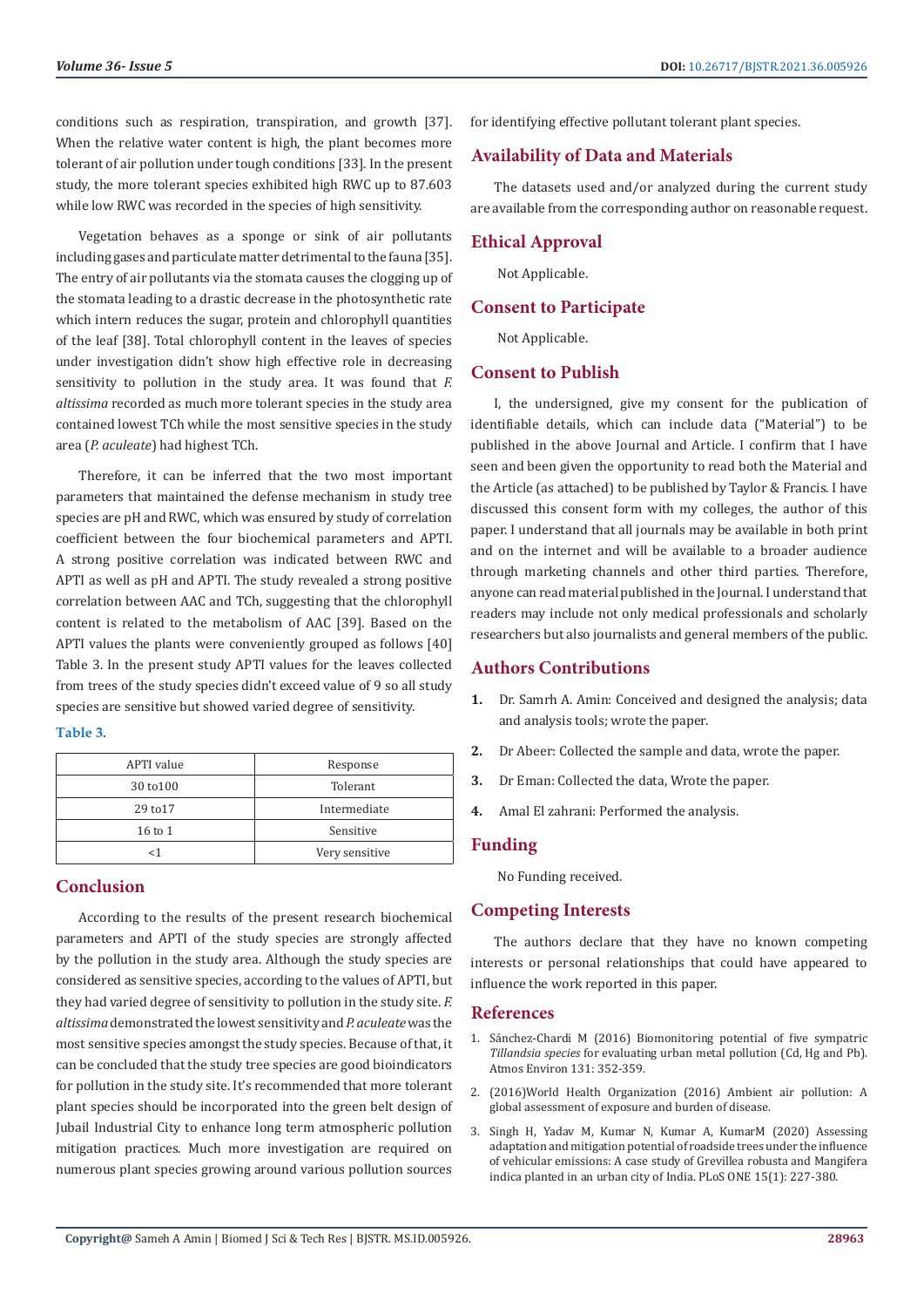- 4. [Walia K, Aggrawal R, Bhardwaj S \(2019\) Evaluation of air pollution](https://www.ijcmas.com/8-3-2019/Kashish%20Walia,%20et%20al.pdf)  [tolerance index and anticipated performance index of plants and their](https://www.ijcmas.com/8-3-2019/Kashish%20Walia,%20et%20al.pdf)  [role in development of green belt along national highway-22. Int J Curr](https://www.ijcmas.com/8-3-2019/Kashish%20Walia,%20et%20al.pdf)  [Microbiol Appl Sci 8\(03\): 2498-2508.](https://www.ijcmas.com/8-3-2019/Kashish%20Walia,%20et%20al.pdf)
- 5. Panigrahi T, Satpathy JK, Panda RB (2014) Effect of air pollutants on different plant species found in ITR Complex, Chandipur. Int J Green Herbal Chem 3: 29-34.
- 6. Setälä H, Viippola V, Rantalainen A, Pennanen A, Yli-Pelkonen V (2013). Does urban vegetation mitigate air pollution in northern conditions. Environ Pollut 183: 104-112.
- 7. [Rai PK, Panda LLS, Chutia BM, Singh MM \(2013\) Comparative assessment](https://www.ajol.info/index.php/ajest/article/view/94959)  [of air pollution tolerance index \(APTI\) in the industrial \(Rourkela\) and](https://www.ajol.info/index.php/ajest/article/view/94959)  [nonindustrial area \(Aizawl\) of India: an ecomanagement approach. Afr J](https://www.ajol.info/index.php/ajest/article/view/94959)  [Environ Sci Technol 7: 944-948.](https://www.ajol.info/index.php/ajest/article/view/94959)
- 8. [Prajapati SK, Tripathi BD \(2008\) Anticipated performance index of some](https://pubmed.ncbi.nlm.nih.gov/17703870/)  [tree species considered for green belt development in and around an](https://pubmed.ncbi.nlm.nih.gov/17703870/)  [urban area: a case study of Varanasi city, India. J Environ Manag 88:](https://pubmed.ncbi.nlm.nih.gov/17703870/)  [1343-1349.](https://pubmed.ncbi.nlm.nih.gov/17703870/)
- 9. [Pathak V, Tripathi BD, Mishra VK \(2011\) Evaluation of anticipated](https://pubag.nal.usda.gov/catalog/552628)  [performance index of some tree species for green belt development to](https://pubag.nal.usda.gov/catalog/552628)  [mitigate traffic generated noise. Urban For Urban Green 10: 61-66.](https://pubag.nal.usda.gov/catalog/552628)
- 10. Ram SS, Majumder S, Chaudhuri P, Chanda S, Santra SC, et al. (2014). Plant canopies: biomonitor and trap for re-suspended dust particulates contaminated with heavy metals. Mitig Adapt Strat Glo 19: 499-508.
- 11. [Li Y, Wang Y, Wang B, Wang Y, Yu W \(2019\) The response of plant](https://link.springer.com/article/10.1007/s12374-018-0254-9)  [photosynthesis and stomatal conductance to fine particulate matter](https://link.springer.com/article/10.1007/s12374-018-0254-9)  [\(PM2.5\) based on leaf factors analyzing. J Plant Biol 62: 120-128.](https://link.springer.com/article/10.1007/s12374-018-0254-9)
- 12. Baraldi R, Neri L, Costa F, Facini O, Rapparini F, et al. (2019) Ecophysiological and micromorphological characterization of green roof vegetation for urban mitigation. Urban For Urban Green 41: 127-138.
- 13. [Sen A, Khan I, Kundu D, Das K, Datta J K \(2017\) Ecophysiological evaluation](https://pubmed.ncbi.nlm.nih.gov/28488227/)  [of tree species for biomonitoring of air quality and identification of air](https://pubmed.ncbi.nlm.nih.gov/28488227/)  [pollution tolerant species. Environ. Monit. Assess 189 \(6\): 262.](https://pubmed.ncbi.nlm.nih.gov/28488227/)
- 14. [Pandey AK, Pandey M, Mishra A, Tiwary SM, Tripathi BD \(2015\) Air](https://www.infona.pl/resource/bwmeta1.element.elsevier-f3b2f3e7-4c92-32ae-b75b-799e89c805f5)  [pollution tolerance index and anticipated performance index of some](https://www.infona.pl/resource/bwmeta1.element.elsevier-f3b2f3e7-4c92-32ae-b75b-799e89c805f5)  [plant species for development of urban forest. Urban For Urban Green](https://www.infona.pl/resource/bwmeta1.element.elsevier-f3b2f3e7-4c92-32ae-b75b-799e89c805f5)  [14: 866-871.](https://www.infona.pl/resource/bwmeta1.element.elsevier-f3b2f3e7-4c92-32ae-b75b-799e89c805f5)
- 15. Jain S, Bhattacharya T, Chakraborty S (2019) Comparison of plant tolerance towards air pollution of rural, urban and mine sites of Jharkhand: A biochemical approach to identify air pollutant sink. In Advances in Waste Management. Kalamdhad A, Singh J, Dhamodharan K, (Eds.), Springer, Singapor, pp. 123-142.
- 16. [Karmakar D, Padhy PK \(2019\) Air pollution tolerance, anticipated](https://pubmed.ncbi.nlm.nih.gov/31401430/)  [performance, and metal accumulation indices of plant species for](https://pubmed.ncbi.nlm.nih.gov/31401430/)  [greenbelt development in urban industrial area. Chemosphere 237:](https://pubmed.ncbi.nlm.nih.gov/31401430/)  [124522.](https://pubmed.ncbi.nlm.nih.gov/31401430/)
- 17. Suvarna Lakshmi P, Lalitha Sravanti K, Srinivas N (2008) Air pollution tolerance index of various plant species growing in industrial areas. Ecosacn 2: 203-206.
- 18. [Rawal D, Sijapati J, Rana N, Pradhananga T \(2001\) Air pollution tolerance](https://www.semanticscholar.org/paper/Air-Pollution-Tolerance-Index-of-Some-Tree-Species-Rawal-Sijapati/ca5f0bf2beb39cb8d6ee0f5dae92fba88baa0bc1)  [index of some tree species of Kathmandu Valley, Nepal. J Sci Technol 3:](https://www.semanticscholar.org/paper/Air-Pollution-Tolerance-Index-of-Some-Tree-Species-Rawal-Sijapati/ca5f0bf2beb39cb8d6ee0f5dae92fba88baa0bc1)  [119-122.](https://www.semanticscholar.org/paper/Air-Pollution-Tolerance-Index-of-Some-Tree-Species-Rawal-Sijapati/ca5f0bf2beb39cb8d6ee0f5dae92fba88baa0bc1)
- 19. Rai PK, Panda LL (2014) Dust capturing potential and air pollution tolerance index (APTI) of some roadside tree vegetation in Aizawl, Mizoram, India: an Indo-Burma hot spot region. Air Qual Atmos Heal 7: 93-101.
- 20. [Arnon DI \(1949\) Copper enzymes isolated chloroplasts. Polyphenoloxi](https://www.ncbi.nlm.nih.gov/pmc/articles/PMC437905/)[dase in Beta vulgaris. Plant Physiol 24: 1-15.](https://www.ncbi.nlm.nih.gov/pmc/articles/PMC437905/)
- 21. [Agbaire PO, Esiefarienrhe E \(2009\) Air Pollution Tolerance Indices of](https://www.ajol.info/index.php/jasem/article/view/55251)  [Some Plants around Otorogun Gas Plants in Delta State, Nigeria. Journal](https://www.ajol.info/index.php/jasem/article/view/55251)  [of Applied Sciences and Environmental Management 13: 11-14.](https://www.ajol.info/index.php/jasem/article/view/55251)
- 22. [Bajaj L, Kaur G \(1981\) Spectrophotometric determination of Ascorbic](https://pubmed.ncbi.nlm.nih.gov/7469027/) [Acid in vegetation and fruits. Analyst 106: 117-120.](https://pubmed.ncbi.nlm.nih.gov/7469027/)
- 23. [Barrs HD, Weatherley PE \(1962\) A re-examination of the relative](https://www.publish.csiro.au/bi/pdf/BI9620413) [turgidity technique for estimating water deficits in leaves. Aust J Biol Sci](https://www.publish.csiro.au/bi/pdf/BI9620413) [15: 413-428.](https://www.publish.csiro.au/bi/pdf/BI9620413)
- 24. Singh S K, Rao DN (1983) Evaluation of the plants for their tolerance to air pollution. Proc. Syp on Air Pollution control held at IIT, Delhi: 218- 224.
- 25. [Duncan DB \(1955\) Multiple range and multiple F tests. Biometrics 11:1-](https://www.jstor.org/stable/3001478) [41.](https://www.jstor.org/stable/3001478)
- 26. [Iftikhar A, Abdullah B, Dole JM, Shahid M, Ziaf K. \(2019\) Evaluation of](https://www.cabdirect.org/cabdirect/abstract/20193391926) [the air pollution tolerance index of ornamentals growing in an industrial](https://www.cabdirect.org/cabdirect/abstract/20193391926) [area compared to a less polluted area. Horticulture, Environment, and](https://www.cabdirect.org/cabdirect/abstract/20193391926) [Biotechnology 6: 595-601.](https://www.cabdirect.org/cabdirect/abstract/20193391926)
- 27. Sahu Ch, Basti S, Sahu SK (2020). Air pollution tolerance index (APTI) and expected performance index (EPI) of trees in Sambalpur town of India. SN Applied Sciences 2: 1327.
- 28. [Roy S, Byrne J, Pickering C \(2012\) A systematic quantitative review](https://eprints.qut.edu.au/111021/) [of urban tree benefits, costs, and assessment methods across cities in](https://eprints.qut.edu.au/111021/) [different climatic zones. Urban For Urban Green 4: 351-363.](https://eprints.qut.edu.au/111021/)
- 29. [Deepalakshmi AP, Ramakrishnaiah H, Ramachandra YL, Radhika RN](http://www.iosrjournals.org/iosr-jestft/papers/vol3-issue3/C0331014.pdf) [\(2013\). Roadside plants as bio-indicators of urban air pollution. IOSR J](http://www.iosrjournals.org/iosr-jestft/papers/vol3-issue3/C0331014.pdf) [Environ Sci Toxicol Food Technol 3: 10-14.](http://www.iosrjournals.org/iosr-jestft/papers/vol3-issue3/C0331014.pdf)
- 30. [Dwivedi AK, Tripathi BD \(2008\) Effect of ambient air sulphur dioxide on](https://pubmed.ncbi.nlm.nih.gov/18972695/) [sulphate accumulation in plants. J Environ Biol 29: 377-379.](https://pubmed.ncbi.nlm.nih.gov/18972695/)
- 31. [Krishnaveni M \(2013\) Biochemical changes in plants indicating air](https://www.researchgate.net/publication/258226465_Biochemical_changes_in_plants_indicating_air_pollution) [pollution. Int J Pharm Sci 5: 585-586.](https://www.researchgate.net/publication/258226465_Biochemical_changes_in_plants_indicating_air_pollution)
- 32. [Achakzai K, Khalid S, Adress M, Bibi A, Ali S, et al. \(2017\). Air pollution](https://pubmed.ncbi.nlm.nih.gov/28061409/) [tolerance index of plants around brick kilns in Rawalpindi, Pakistan. J](https://pubmed.ncbi.nlm.nih.gov/28061409/) [Environ Manag 190: 252-258.](https://pubmed.ncbi.nlm.nih.gov/28061409/)
- 33. Alotaibi MD, Alharbi1 BH, Al-Shamsi MA, Alshahrani ThS, Al-Namazi AA, et al. (2020) Assessing the response of five tree species to air pollution in Riyadh City, Saudi Arabia, for potential green belt application. Environmental Science and Pollution Research 27: 29(156-29170).
- 34. [Govindaraju M, Ganeshkumar RS, Muthukumaran VR, Visvanathan P](https://pubmed.ncbi.nlm.nih.gov/22037806/) [\(2012\) Identification and evaluation of air-pollution-tolerant plants](https://pubmed.ncbi.nlm.nih.gov/22037806/) [around lignite-based thermal power station for greenbelt development.](https://pubmed.ncbi.nlm.nih.gov/22037806/) [Environ Sci Pollut Res 19: 1210-1223.](https://pubmed.ncbi.nlm.nih.gov/22037806/)
- 35. [Watson AS, Bai RS \(2020\) Phytoremediation for urban landscaping](https://pubmed.ncbi.nlm.nih.gov/33164121/) [and air pollution control-a case study in Trivandrum city, Kerala, India.](https://pubmed.ncbi.nlm.nih.gov/33164121/) [Environmental Science and Pollution Research 28\(8\): 9979-9990.](https://pubmed.ncbi.nlm.nih.gov/33164121/)
- 36. [Palit D, Kar D, Misra P, Banerjee A \(2013\). Assessment of air quality using](https://www.researchgate.net/publication/334681182_ASSESSMENT_OF_AIRRQUALITY_USINGGSEVERAL_BIOOMONITORSSOF_SELECTED_SITESSOF_DURGAPURBURDWANNDISTRICT_BY_AIRRPOLLUTION_TOLERANCE_INDEX_APPROACH) [several bio monitor of selected sites of Duragapur, Burdwan district by](https://www.researchgate.net/publication/334681182_ASSESSMENT_OF_AIRRQUALITY_USINGGSEVERAL_BIOOMONITORSSOF_SELECTED_SITESSOF_DURGAPURBURDWANNDISTRICT_BY_AIRRPOLLUTION_TOLERANCE_INDEX_APPROACH) [air pollution tolerance index approach. Indian J Sci Res 4: 149-152.](https://www.researchgate.net/publication/334681182_ASSESSMENT_OF_AIRRQUALITY_USINGGSEVERAL_BIOOMONITORSSOF_SELECTED_SITESSOF_DURGAPURBURDWANNDISTRICT_BY_AIRRPOLLUTION_TOLERANCE_INDEX_APPROACH)
- 37. [Dhankhar R, Mor V, Narwal S \(2015\). Anticipated performance index of](https://www.researchgate.net/publication/315112292_Anticipated_performance_index_of_selected_plant_species_in_University_campus_area_Rohtak_Haryana_India) [selected plant species in university campus area, Rohtak, Haryana, India.](https://www.researchgate.net/publication/315112292_Anticipated_performance_index_of_selected_plant_species_in_University_campus_area_Rohtak_Haryana_India) [Int J Adv Multidiscip Res 2: 32-34.](https://www.researchgate.net/publication/315112292_Anticipated_performance_index_of_selected_plant_species_in_University_campus_area_Rohtak_Haryana_India)
- 38. Narwaria YS, Kush K (2012) Environmental assessment of air pollution on roadside plants species at Dehradun, Uttrakhand. India J Environ Res Dev 7: 710-714.
- 39. [Díaz-Barradas MC, Zunzunegui M, Alvarez-Cansino L, Esquivias MP,](https://www.researchgate.net/publication/320997855_How_do_Mediterranean_shrub_species_cope_with_shade_Ecophysiological_response_to_different_light_intensities) [Valera J, Rodríguez H \(2018\) How do Mediterranean shrub species cope](https://www.researchgate.net/publication/320997855_How_do_Mediterranean_shrub_species_cope_with_shade_Ecophysiological_response_to_different_light_intensities) [with shade? Ecophysiological response to different light intensities.](https://www.researchgate.net/publication/320997855_How_do_Mediterranean_shrub_species_cope_with_shade_Ecophysiological_response_to_different_light_intensities) [Plant Biol 20 \(2\): 296-306.](https://www.researchgate.net/publication/320997855_How_do_Mediterranean_shrub_species_cope_with_shade_Ecophysiological_response_to_different_light_intensities)
- 40. Kalyani, Y, Singaracharya, MA (1995) Biomonitoring of air pollution in Warangal city, Andhra Pradesh. Acta Botanica indica 23(1): 21-24.